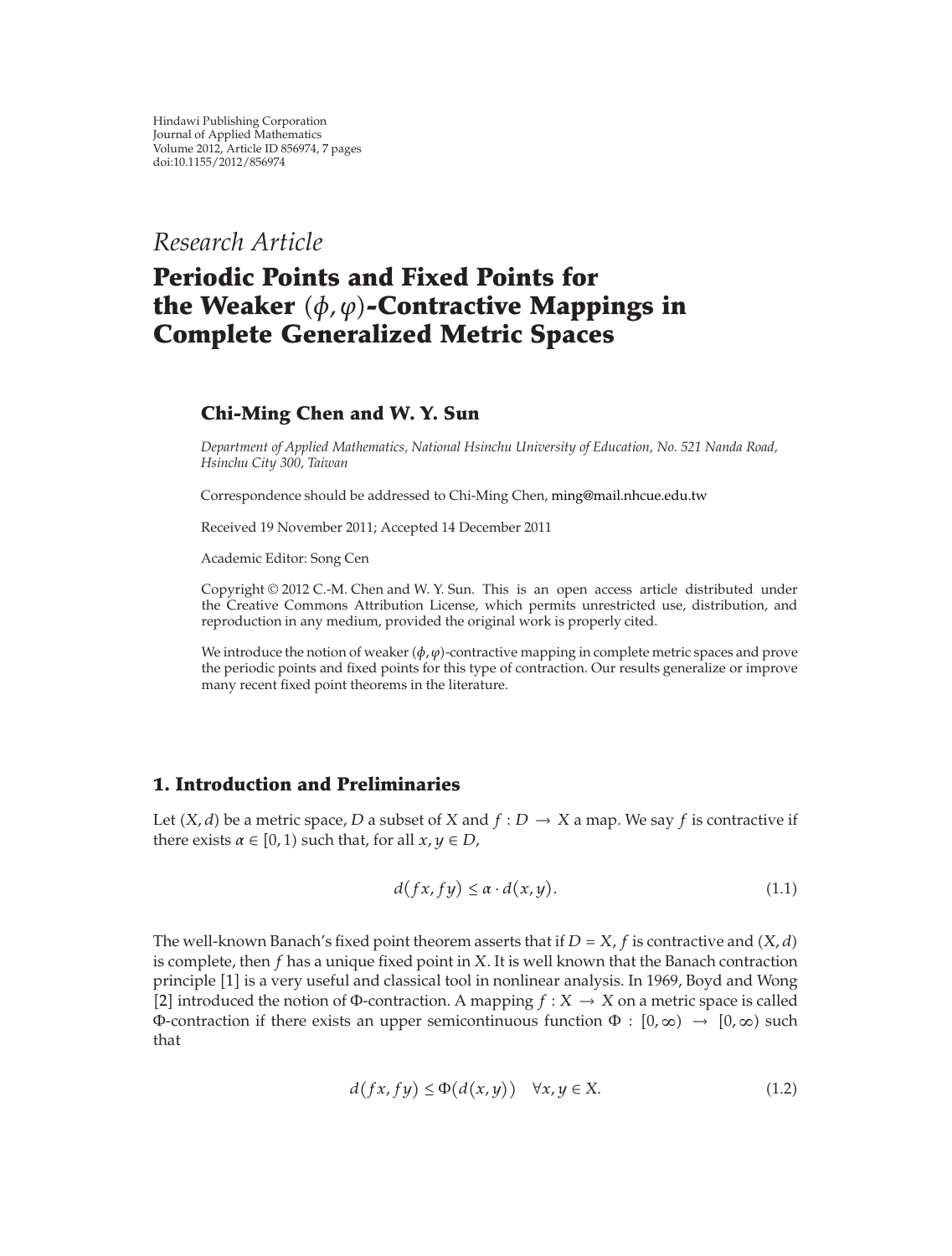In 2000, Branciari [3] introduced the following notion of a generalized metric space where the triangle inequality of a metric space had been replaced by an inequality involving three terms instead of two. Later, many authors worked on this interesting space (e.g.,  $[4-9]$ ).

Let  $(X, d)$  be a generalized metric space. For  $\gamma > 0$  and  $x \in X$ , we define

$$
B_{\gamma}(x) := \{ y \in X \mid d(x, y) < \gamma \}. \tag{1.3}
$$

Branciari [3] also claimed that  ${B<sub>Y</sub>(x) : y > 0, x \in X}$  is a basis for a topology on *X*, *d* is continuous in each of the coordinates and a generalized metric space is a Hausdorff space. We recall some definitions of a generalized metric space, as follows.

*Definition* 1.1 (see [3]). Let *X* be a nonempty set and  $d : X \times X \to [0, \infty)$  a mapping such that for all  $x, y \in X$  and for all distinct point  $u, v \in X$  each of them different from x and  $y$ , one has

- (i)  $d(x, y) = 0$  if and only if  $x = y$ ;
- (ii)  $d(x, y) = d(y, x);$
- (iii)  $d(x, y) \leq d(x, u) + d(u, v) + d(v, y)$  (rectangular inequality).

Then  $(X, d)$  is called a generalized metric space (or shortly  $g.m.s$ ).

*Definition 1.2* (see [3]). Let  $(X, d)$  be a *g.m.s*,  $\{x_n\}$  a sequence in *X*, and  $x \in X$ . We say that  ${x_n}$  is *g.m.s* convergent to *x* if and only if  $d(x_n, x) \to 0$  as  $n \to \infty$ . We denote by  $x_n \to x$  as  $n \rightarrow \infty$ .

*Definition 1.3* (see [3]). Let  $(X, d)$  be a *g.m.s*,  $\{x_n\}$  a sequence in *X*, and  $x \in X$ *.* We say that {*x<sub>n</sub>*} is *g.m.s* Cauchy sequence if and only if for each  $\varepsilon > 0$ , there exists  $n_0 \in \mathbb{N}$  such that  $d(x_m, x_n) < \varepsilon$  for all  $n > m > n_0$ .

*Definition 1.4* (see [3]). Let  $(X, d)$  be a *g.m.s*. Then *X* is called complete *g.m.s* if every *g.m.s* Cauchy sequence is *g.m.s* convergent in *X.*

In this paper, we also recall the notion of Meir-Keeler function (see [10]). A function  $\phi$ :  $[0,\infty) \to [0,\infty)$  is said to be a Meir-Keeler function if for each  $\eta > 0$ , there exists  $\delta > 0$ such that for  $t \in [0, \infty)$  with  $\eta \leq t < \eta + \delta$ , we have  $\phi(t) < \eta$ . Generalization of the above function has been a heavily investigated branch research. Particularly, in [11, 12], the authors proved the existence and uniqueness of fixed points for various Meir-Keeler-type contractive functions. We now introduce the notion of weaker Meir-Keeler function  $\phi : [0, \infty) \to [0, \infty)$ , as follows.

*Definition 1.5.* We call  $\phi$  :  $[0, \infty) \rightarrow [0, \infty)$  a weaker Meir-Keeler function if for each  $\eta > 0$ , there exists  $\delta > 0$  such that for  $t \in [0, \infty)$  with  $\eta \le t < \eta + \delta$ , there exists  $n_0 \in \mathbb{N}$  such that  $\phi^{n_0}(t) < \eta$ .

#### **2. Main Results**

In the paper, we denote by  $\Phi$  the class of functions  $\phi : [0, \infty) \to [0, \infty)$  satisfying the following conditions:

- $(\phi_1)$   $\phi$  :  $[0, \infty) \rightarrow [0, \infty)$  is a weaker Meir-Keeler function;
- $(\dot{\phi}_2) \dot{\phi}(t) > 0$  for  $t > 0$ ,  $\dot{\phi}(0) = 0$ ;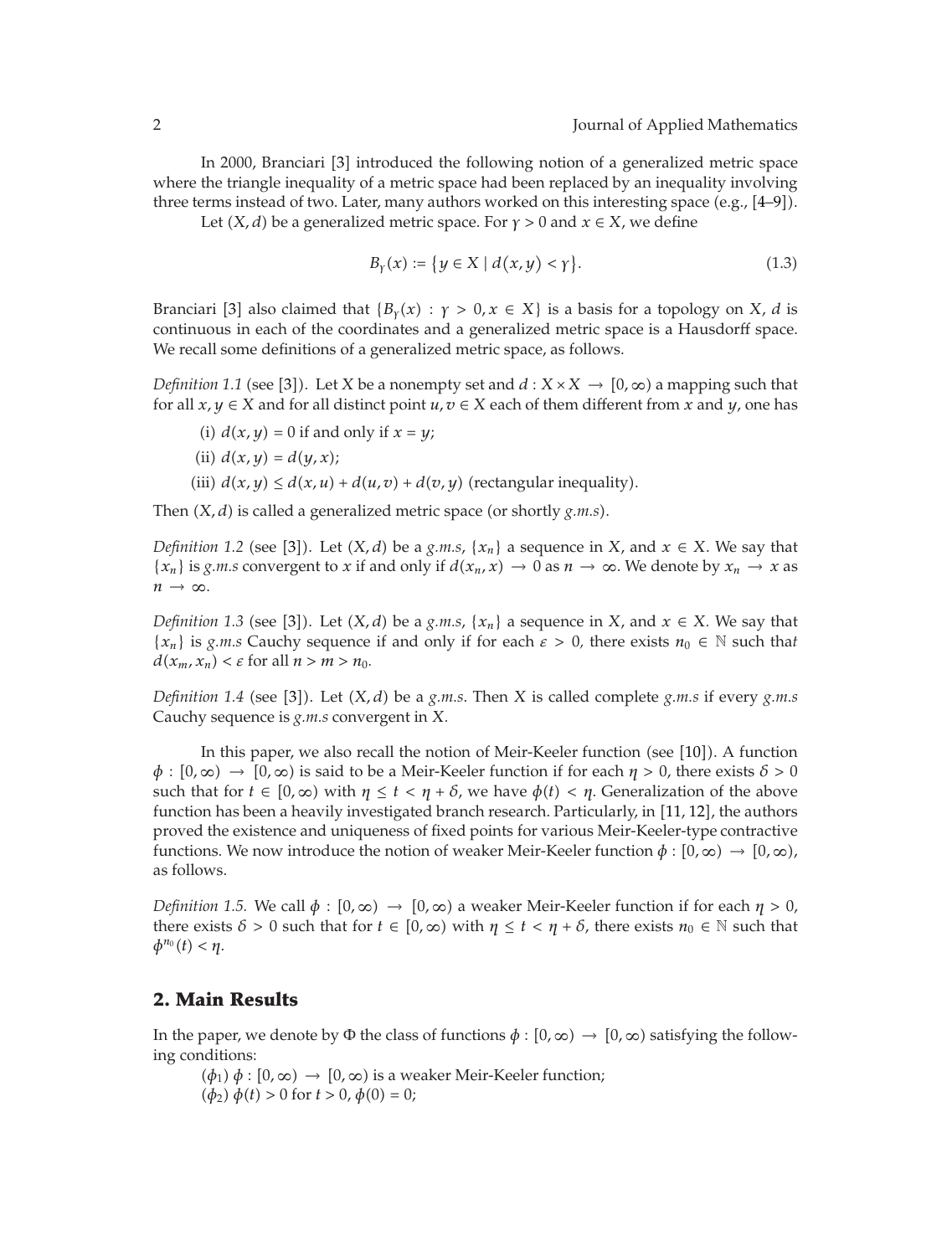Journal of Applied Mathematics 3

 $(\phi_3)$  for all  $t \in (0, \infty)$ ,  $\{\phi^n(t)\}_{n \in \mathbb{N}}$  is decreasing;  $(\phi_4)$  if  $\lim_{n\to\infty} t_n = \gamma$ , then  $\lim_{n\to\infty} \phi(t_n) \leq \gamma$ . And we denote by  $\Theta$  the class of functions  $\varphi : [0, \infty) \to [0, \infty)$  satisfying the following  $(\varphi_1)$   $\varphi$  is continuous;

conditions:

 $(\varphi_2) \varphi(t) > 0$  for  $t > 0$  and  $\varphi(0) = 0$ . Our main result is the following.

**Theorem 2.1.** Let  $(X, d)$  be a Hausdorff and complete g.m.s, and let  $f : X \rightarrow X$  be a function *satisfying*

$$
d(fx, fy) \le \phi(d(x, y)) - \phi(d(x, y))
$$
\n(2.1)

*for all*  $x, y \in X$  *and*  $\phi \in \Phi$ *,*  $\phi \in \Theta$ *. Then f has a periodic point*  $\mu$  *in*  $X$ *, that is, there exists*  $\mu \in X$ *such that*  $\mu = f^p \mu$  *for some*  $p \in \mathbb{N}$ *.* 

*Proof.* Given  $x_0$ , define a sequence  $\{x_n\}$  in *X* by

$$
x_{n+1} = fx_n \quad \text{for } n \in \mathbb{N} \cup \{0\}.
$$
 (2.2)

*Step 1.* We will prove that

$$
\lim_{n \to \infty} d(x_n, x_{n+1}) = 0,
$$
\n
$$
\lim_{n \to \infty} d(x_n, x_{n+2}) = 0.
$$
\n(2.3)

Using inequality (2.1), we have that for each  $n \in \mathbb{N} \cup \{0\}$ 

$$
d(x_n, x_{n+1}) = d(fx_{n-1}, fx_n)
$$
  
\n
$$
\leq \phi(d(x_{n-1}, x_n)) - \phi(d(x_{n-1}, x_n))
$$
  
\n
$$
\leq \phi(d(x_{n-1}, x_n)),
$$
\n(2.4)

and so

$$
d(x_n, x_{n+1}) \le \phi(d(x_{n-1}, x_n))
$$
  
\n
$$
\le \phi(\phi(d(x_{n-2}, x_{n-1}))) = \phi^2(d(x_{n-2}, x_{n-1}))
$$
  
\n
$$
\le \cdots
$$
  
\n
$$
\le \phi^n(d(x_0, x_1)).
$$
\n(2.5)

Since  $\left\{\phi^n(d(x_0, x_1))\right\}_{n \in \mathbb{N}}$  is decreasing, it must converge to some  $\eta \geq 0$ . We claim that  $\eta = 0$ . On the contrary, assume that  $\eta > 0$ . Then by the definition of weaker Meir-Keeler function  $\phi$ , there exists  $\delta > 0$  such that for  $x_0, x_1 \in X$  with  $\eta \leq d(x_0, x_1) < \delta + \eta$ , there exists  $n_0 \in \mathbb{N}$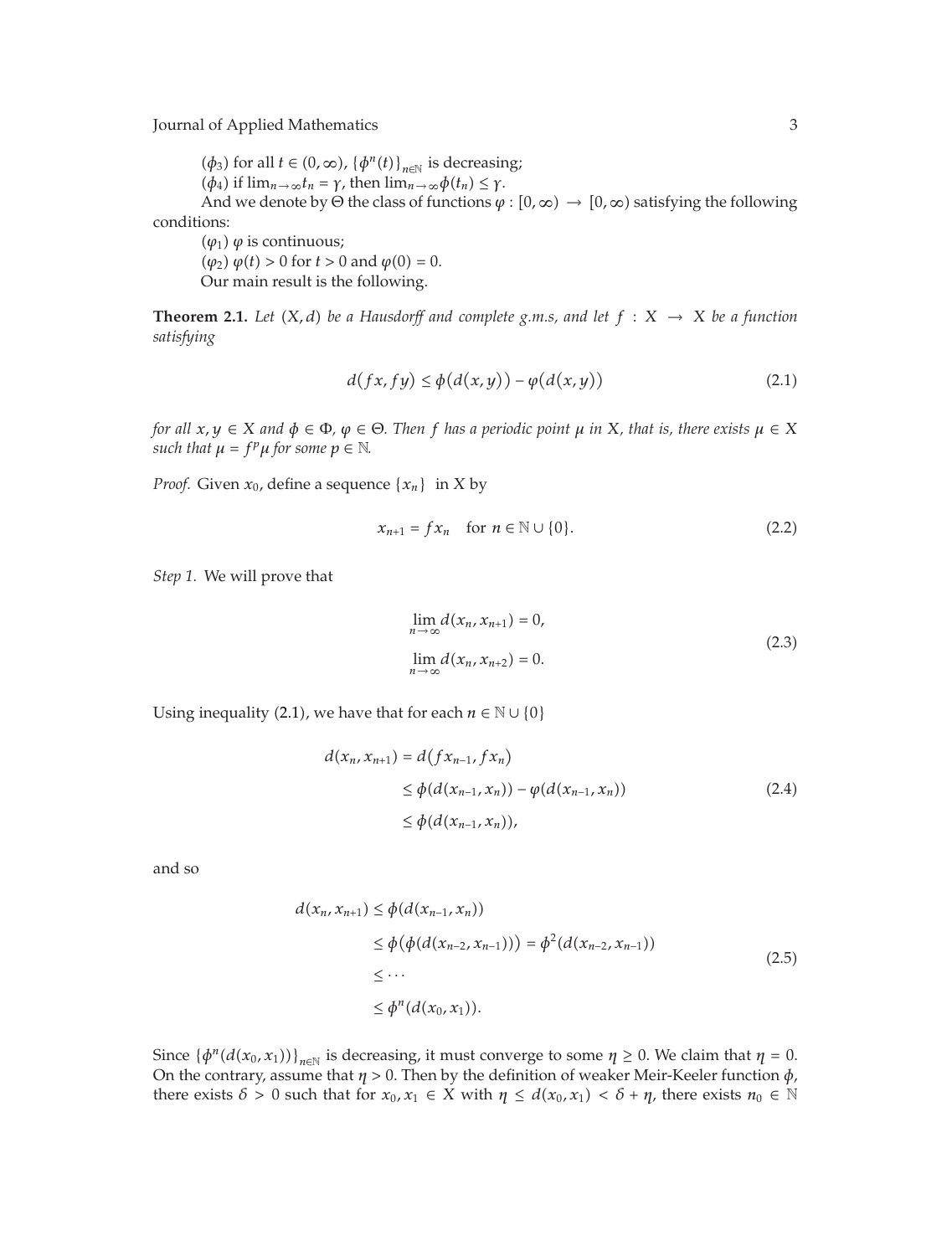$\text{such that } \phi^{n_0}(d(x_0, x_1)) < \eta$ . Since  $\lim_{n \to \infty} \phi^n(d(x_0, x_1)) = \eta$ , there exists  $p_0 \in \mathbb{N}$  such that  $\eta \le \phi^p(d(x_0, x_1)) < \delta + \eta$ , for all  $p \ge p_0$ . Thus, we conclude that  $\phi^{p_0+n_0}(d(x_0, x_1)) < \eta$ . So we get a contradiction. Therefore,  $\lim_{n\to\infty}\phi^n(d(x_0, x_1)) = 0$ , that is,

$$
\lim_{n \to \infty} d(x_n, x_{n+1}) = 0. \tag{2.6}
$$

Using inequality (2.1), we also have that for each  $n \in \mathbb{N}$ 

$$
d(x_n, x_{n+2}) = d(fx_{n-1}, fx_{n+1})
$$
  
\n
$$
\leq \phi(d(x_{n-1}, x_{n+1})) - \phi(d(x_{n-1}, x_{n+1}))
$$
  
\n
$$
\leq \phi(d(x_{n-1}, x_{n+1})),
$$
\n(2.7)

and so

$$
d(x_n, x_{n+2}) \le \phi(d(x_{n-1}, x_{n+1}))
$$
  
\n
$$
\le \phi(\phi(d(x_{n-2}, x_n))) = \phi^2(d(x_{n-2}, x_n))
$$
  
\n
$$
\le \cdots
$$
  
\n
$$
\le \phi^n(d(x_0, x_2)).
$$
\n(2.8)

Since  $\left\{\phi^n(d(x_0, x_2))\right\}_{n \in \mathbb{N}}$  is decreasing, by the same proof process, we also conclude

$$
\lim_{n \to \infty} d(x_n, x_{n+2}) = 0. \tag{2.9}
$$

Next, we claim that {*xn*} is *g.m.s* Cauchy. We claim that the following result holds.

*Step 2.* Claim that for every  $\varepsilon > 0$ , there exists  $n \in \mathbb{N}$  such that if  $p, q \geq n$  then  $d(x_p, x_q) < \varepsilon$ . Suppose the above statement is false. Then there exists  $\epsilon > 0$  such that for any  $n \in \mathbb{N}$ , there are  $p_n$ ,  $q_n \in \mathbb{N}$  with  $p_n > q_n \ge n$  satisfying

$$
d(x_{q_n}, x_{p_n}) \ge \epsilon. \tag{2.10}
$$

Further, corresponding to  $q_n \geq n$ , we can choose  $p_n$  in such a way that it the smallest integer with  $p_n > q_n \ge n$  and  $d(x_{q_n}, x_{p_n}) \ge \epsilon$ . Therefore,  $d(x_{q_n}, x_{p_n-1}) < \epsilon$ . By the rectangular inequality and (2.3), we have

$$
e \le d(x_{p_n}, x_{q_n})
$$
  
\n
$$
\le d(x_{p_n}, x_{p_n-2}) + d(x_{p_n-2}, x_{p_n-1}) + d(x_{p_n-1}, x_{q_n})
$$
  
\n
$$
< d(x_{p_n}, x_{p_n-2}) + d(x_{p_n-2}, x_{p_n-1}) + \epsilon.
$$
\n(2.11)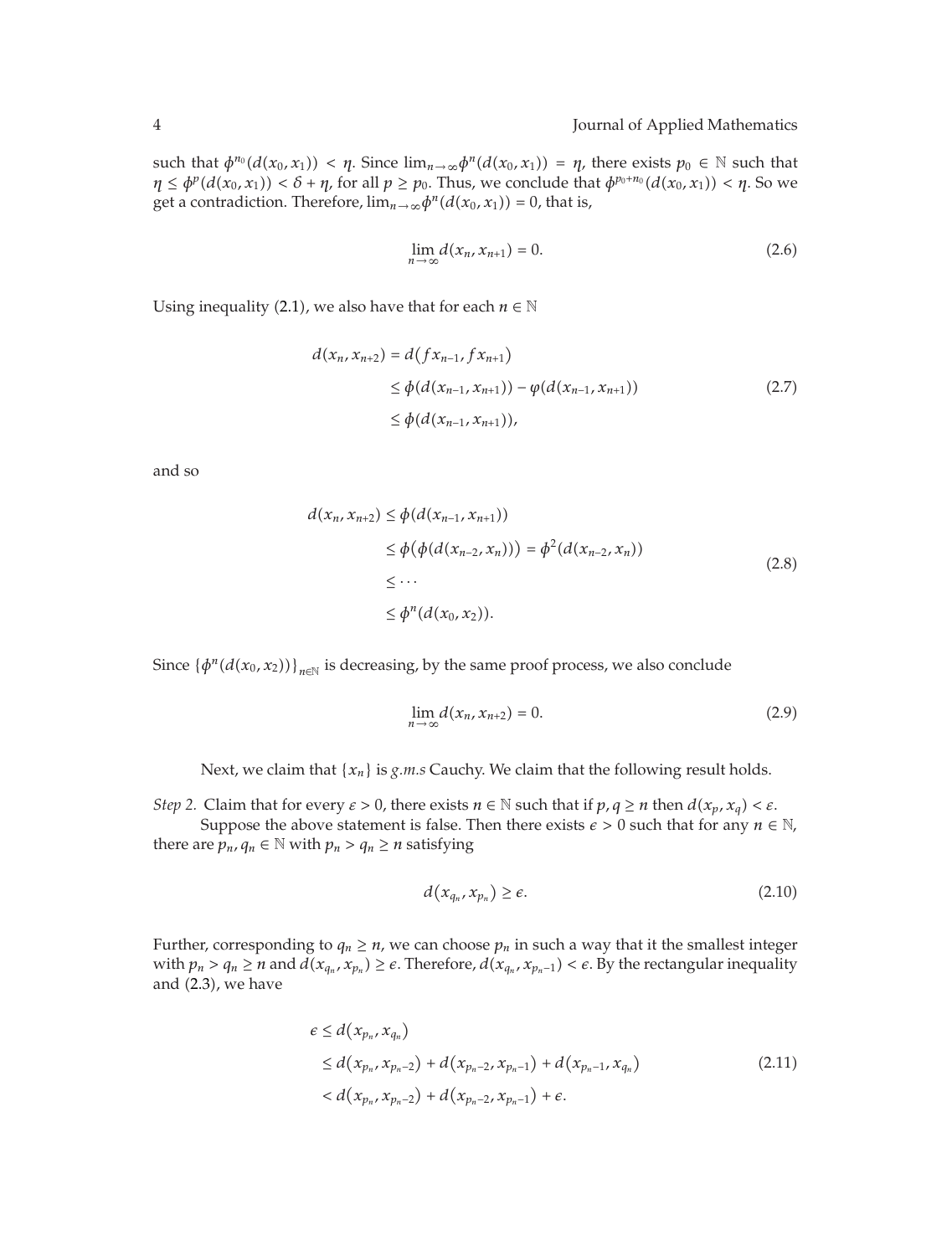Journal of Applied Mathematics 5

Let  $n \to \infty$ . Then we get

$$
\lim_{n \to \infty} d(x_{p_n}, x_{q_n}) = \epsilon. \tag{2.12}
$$

On the other hand, we have

$$
d(x_{p_n}, x_{q_n}) \le d(x_{p_n}, x_{p_n-1}) + d(x_{p_n-1}, x_{q_n-1}) + d(x_{q_n-1}, x_{q_n}),
$$
  
\n
$$
d(x_{p_n-1}, x_{q_n-1}) \le d(x_{p_n-1}, x_{p_n}) + d(x_{p_n}, x_{q_n}) + d(x_{q_n}, x_{q_n-1}).
$$
\n(2.13)

Let  $n \to \infty$ . Then we get

$$
\lim_{n\to\infty}d(x_{p_n-1},x_{q_n-1})=\epsilon.
$$
\n(2.14)

Using inequality (2.1), we have

$$
d(x_{p_n}, x_{q_n}) = d(fx_{p_n-1}, fx_{q_n-1})
$$
  
\n
$$
\leq \phi(d(x_{p_n-1}, x_{q_n-1})) - \phi(d(x_{p_n-1}, x_{q_n-1})).
$$
\n(2.15)

Letting  $n \to \infty$ , using the definitions of the functions  $\phi$  and  $\phi$ , we have

$$
\epsilon \le \epsilon - \varphi(\epsilon),\tag{2.16}
$$

which implies that  $\varphi(\varepsilon) = 0$ . By the definition of the function  $\varphi$ , we have  $\varepsilon = 0$ . So we get a contradiction. Therefore {*xn*} is *g.m.s* Cauchy.

*Step 3.* We claim that *f* has a periodic point in *X*.

Suppose, on contrary,  $f$  has no periodic point. Then  $\{x_n\}$  is a sequence of distinct points, that is,  $x_p \neq x_q$  for all  $p, q \in \mathbb{N}$  with  $p \neq q$ . By Step 2, since *X* is complete *g.m.s*, there exists  $v \in X$  such that  $x_n \to v$ . Using inequality (2.1), we have

$$
d(fx_n, f\nu) \le \phi(d(x_n, \nu)) - \phi(d(x_n, \nu)). \tag{2.17}
$$

Letting  $n \to \infty$ , we have

$$
d(fx_n, f\nu) \longrightarrow 0, \quad \text{as } n \longrightarrow \infty,
$$
 (2.18)

that is,

$$
x_{n+1} = fx_n \longrightarrow fv, \quad \text{as } n \longrightarrow \infty. \tag{2.19}
$$

As  $(X, d)$  is Hausdorff, we have  $v = fv$ , a contradiction with our assumption that *f* has no periodic point. Therefore, there exists  $v \in X$  such that  $v = f^p(v)$  for some  $p \in \mathbb{N}$ . So *f* has a periodic point in *X*.  $\Box$ 

Following Theorem 2.1, it is easy to get the below fixed point result.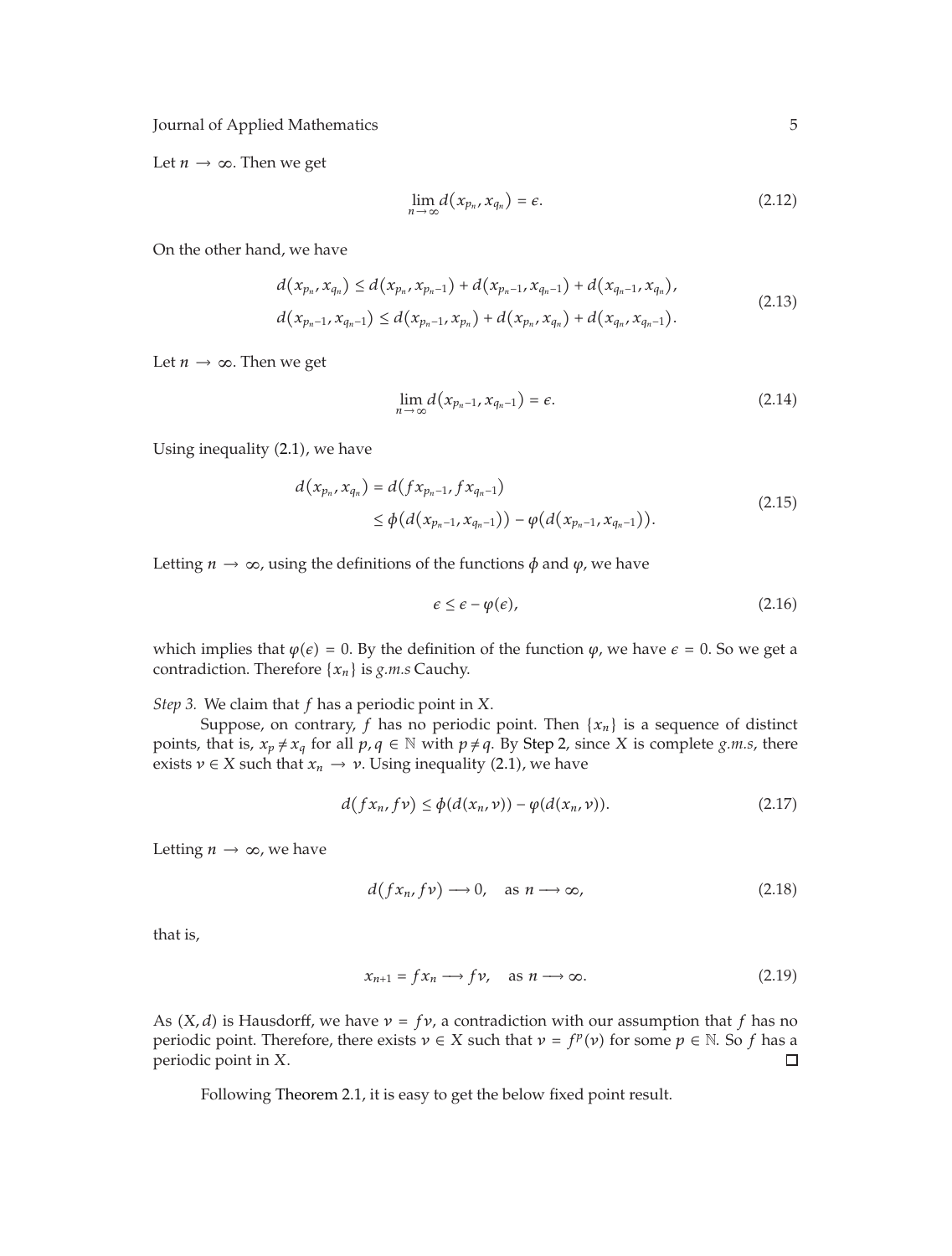**Theorem 2.2.** Let  $(X, d)$  be a Hausdorff and complete g.m.s, and let  $f : X \rightarrow X$  be a function *satisfying*

$$
d(fx, fy) \le \phi(d(x, y)) - \phi(d(x, y))
$$
\n(2.20)

*for all*  $x, y \in X$ *, where*  $\phi \in \Phi$  *with*  $0 < \phi(t) < t$  *for all*  $t > 0$ *, and*  $\phi \in \Theta$ . Then *f* has a unique fixed *point in X.*

*Proof.* From Theorem 2.1, we conclude that *f* has a periodic point *ν* ∈ *X*, that is, there exists  $\nu \in X$  such that  $\nu = f^p(\nu)$  for some  $p \in \mathbb{N}$ . If  $p = 1$ , then we complete the proof, that is,  $\nu$  is a fixed point of *f*. If  $p > 1$ , then we will show that  $\mu = f^{p-1}\nu$  is a fixed point of *f*. Suppose that it is not the case, that is,  $f^{p-1}v \neq f^p v$ . Then Using inequality (2.1), we have

$$
d(\nu, f\nu) = d(f^p \nu, f^{p+1} \nu)
$$
  
\n
$$
\leq \phi\Big(d\Big(f^{p-1} \nu, f^p \nu\Big)\Big) - \phi\Big(d\Big(f^{p-1} \nu, f^p \nu\Big)\Big)
$$
  
\n
$$
< \phi\Big(d\Big(f^{p-1} \nu, f^p \nu\Big)\Big)
$$
  
\n
$$
\leq d\Big(f^{p-1} \nu, f^p \nu\Big).
$$
\n(2.21)

Using inequality (2.1), we also have

$$
d(f^{p-1}\nu, f^p\nu) \le \phi\Big(d\Big(f^{p-2}\nu, f^{p-1}\nu\Big)\Big) - \phi\Big(d\Big(f^{p-2}\nu, f^{p-1}\nu\Big)\Big) \le \phi\Big(d\Big(f^{p-2}\nu, f^{p-1}\nu\Big)\Big) \le d\Big(f^{p-2}\nu, f^{p-1}\nu\Big).
$$
\n(2.22)

Continuing this process, we conclude that

$$
d(\nu, f\nu) < d\left(f^{p-1}\nu, f^p\nu\right) \leq d\left(f^{p-2}\nu, f^{p-1}\nu\right) \leq \dots \leq d(\nu, f\nu),\tag{2.23}
$$

which implies a contradiction. Thus,  $\mu = f^{p-1}\nu$  is a fixed point of *f*.

Finally, to prove the uniqueness of the fixed point, suppose *μ, ν* are fixed points of *f*. Then,

$$
d(\mu, \nu) = d(f\mu, f\nu) \le \phi(d(\mu, \nu)) - \phi(d(\mu, \nu)),
$$
\n(2.24)

which implies that  $d(\mu, \nu) = 0$ , that is,  $\mu = \nu$ . So we complete the proof.

 $\Box$ 

### **Acknowledgment**

This research was supported by the National Science Council of the Republic of China.